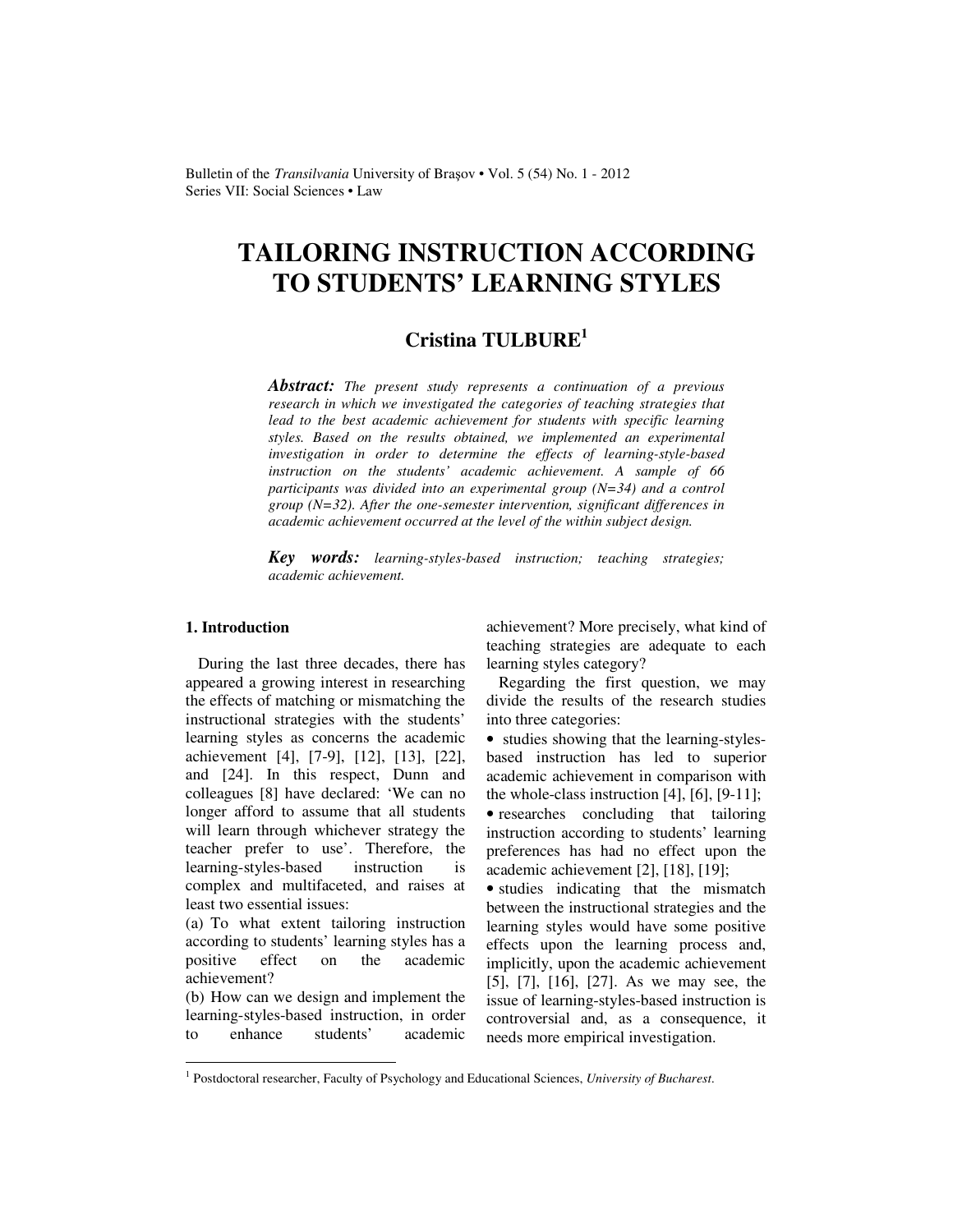As for the design and implementation of the learning-styles-based instruction, the literature is offering various recommen dations concerning the most adequate teaching strategies applicable to each learning style category [3], [14], [15], [20], [23].

 Following the two above-mentioned research lines, the present study represents a carrying on of a previous research [25] in which we tried to identify the categories of teaching strategies that lead to the best academic achievement for students having specific learning styles.

#### **2. Objectives and hypothesis**

This study has sought to achieve three main objectives:

*Objective no.1* - to establish the starting level of academic achievement for the experimental and the control groups;

 *Objective no.2* - to design and implement a learning-styles-based intervention aiming to improve students' academic achievement;

 *Objective no.3* - to evaluate the effects of the formative intervention on the academic achievement, at the level of within subject and between subject designs.

 We hypothesized that those students who benefit from learning-styles-based instruction will achieve higher academic achievement than the students who receive the whole-class type of instruction.

#### **3. Method**

#### **3.1. Procedure**

According to the study objectives, the design used within the frame of the psycho-pedagogical experiment is one of a pretest-posttest type, it involves an experimental group and a group of control and two types of experimental designs: the within subject and the between subject designs. The experiment unfolded at the seminaries in The Theory and Methodology of Educational Assessment, along one university semester. The pretest phase was performed at the beginning of the semester and it included the application of an initial evaluation testing in order to determine the starting level in academic achievement, according to the two groups (the experimental and the control one).

In order to implement the experimental intervention, two categories of results obtained with our previous study were used [25]. One first category of results made reference to the students' learning styles which were identified based on Kolb's self-report Learning Style Inventory, adapted by Lussier [17].

 A second category of results lying at the basis of the implementation for the experimental intervention referred to the categories of teaching strategies that lead to the best academic achievement for students with specific learning styles. Consequently, as the results obtained in the previous study came from the same group of students, we included in the experimental intervention the teaching strategies that proved to be most efficient for every learning style. Therefore, during an entire semester, the learning-based instruction was applied at the level of the experimental group, a fact that presupposed some differentiated teaching according to the four learning styles:

• the Assimilators – received mainly learning tasks based on strategies of graphical organization of information;

• the Convergers – beneficiated from instruction that included extensively investigation-based strategies;

• the Divergers – generally received learning tasks that involve strategies based on debate;

• the Accommodators – were instructed by the usage of teaching strategies based on problem solving mainly.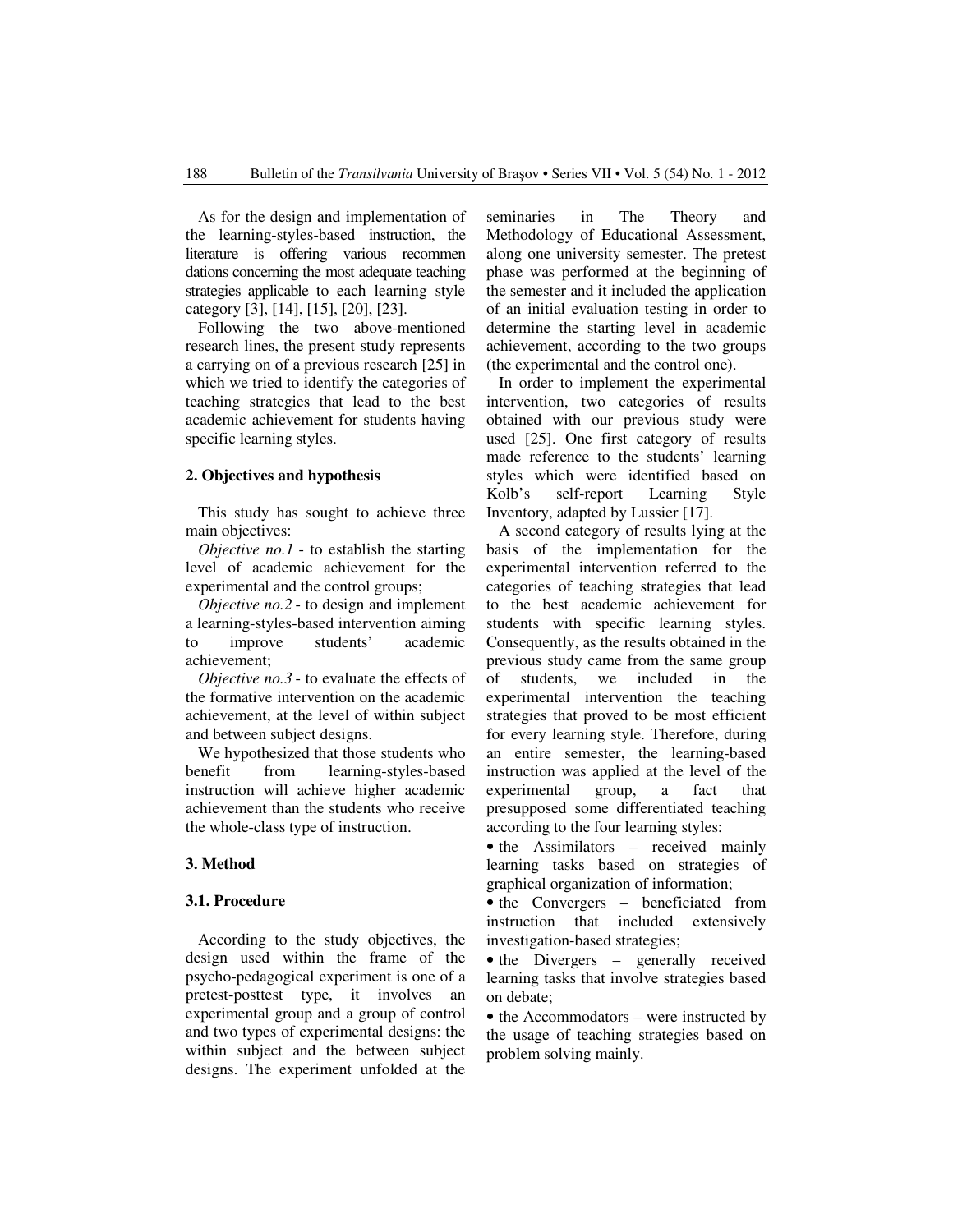The posttest phase took place at the end of the semester through a summative evaluation test applied to students belonging to both groups that participated in the study (the experimental and the control one).

#### **3.2. Participants**

Sixty-six (4 males and 62 females) second-year Educational Sciences preservice teachers from a Romanian college, volunteered to participate in this experimental study. There were 34 preservice teachers in the experimental group and 32 pre-service teachers in the control group. The age range for the experimental group was 21-50 (M = 24.91, SD = 8.22) and for the control group was  $21-35$  (M =  $22.15$ ,  $SD = 2.95$ ).

#### **3.3. Measures**

During the pretest phase, the measuring of the academic achievement was accomplished using an initial evaluation test. The latter contained 6 items, which were structured according to Bloom's Taxonomy for the cognitive domain (one item for every cognitive capacity: knowledge, understanding, application, analysis, synthesis, evaluation). During the posttest, the academic success was measured by a summative evaluation test, also designed by using the structure of Bloom's Taxonomy.

#### **4. Results**

The results displayed are divided into two categories:

• results registered at the level of the within subject design, which reflects the separate evolution of the two groups (the experimental and the control one);

• results obtained at the level of the between groups design, in which we compared the academic achievement registered by the two groups during the pretest and posttest phases.

The students' academic achievement was considered to be the dependent variable in the experiment, meanwhile the formative intervention was taken into account as the independent variable.

#### **4.1. Results obtained at the level of the within subject design**

As a first step, we performed paired sample *t*-test analyses in order to check up the differences registered between the results obtained during the pretest and the posttest phases by the experimental and the control groups. As shown in Table 1, there occurred significant differences between the pretest and the posttest academic achievement scores for the experimental group  $(t = -2.41, p < .05)$ . As for the control group, no significant differences emerged between the means of academic achievement registered in pretest and posttest. We consider that the progress registered by the experimental group at the level of academic results is very likely to come as a consequence of the formative intervention implemented during one semester. In our opinion, the application of differentiated instruction upon the learning styles at seminaries gave students the possibility to assimilate information and to exercise capacities and skills in a way that was in agreement with their personal learning needs and preferences. Owing to this manner of approaching instruction, the students were more interested and motivated towards learning, as the solving of the learning tasks involved the usage of students' preferred modalities of perceiving and processing the information.

We hypothesized that those students who benefit from the learning-styles-based instruction will improve their academic achievement scores. According to the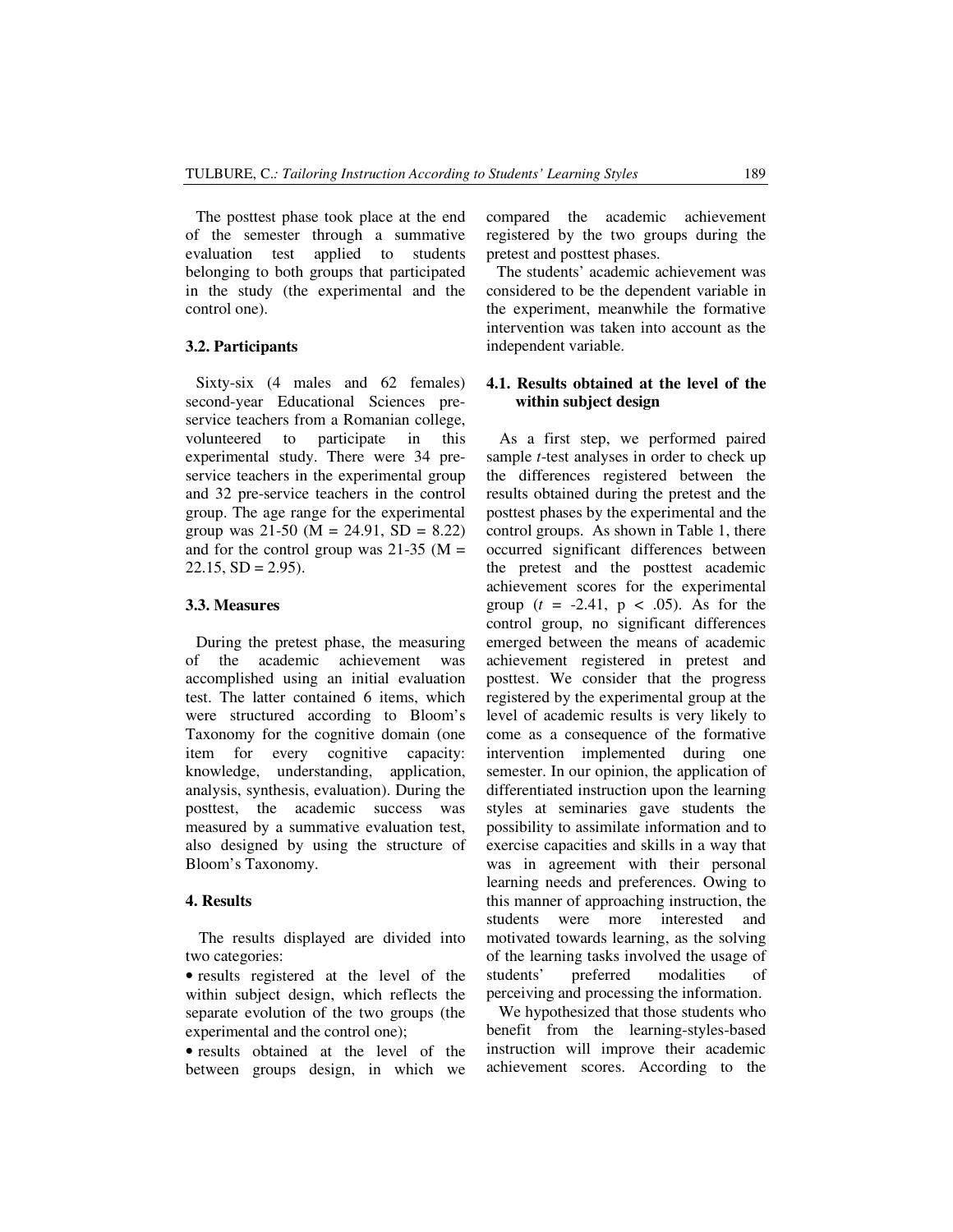results presented, when we take into consideration the within subject design, our hypothesis is statistically confirmed. These results are in line with some previous research findings, that indicate an improvement in academic achievement after the learning-styles-based instruction was applied on the university students [1], [8], [10-12], [24].

| <b>Dependent</b><br>variable | Group   | <b>Experimental</b><br>phases | N  | М    |         |        |
|------------------------------|---------|-------------------------------|----|------|---------|--------|
| Academic                     | Experi- | Pretest                       | 34 | 7.12 | $-2.41$ | < 0.05 |
| achievement                  | mental  | Posttest                      | 34 | 7.38 |         |        |
|                              | Control | Pretest                       | 32 | 7.27 | $-0.61$ | NS     |
|                              |         | Posttest                      | 32 | 7.30 |         |        |

*Paired samples t-test for the experimental and control groups* Table 1

**4.2. The results obtained at the level of the between subject design** 

The between subject design aimed at identifying the differences between the experimental and the control groups, both in pretest and posttest stages. As we can see in Table 2, during the pretest stage no statistically significant mean differences were found. According to these results, the two groups of students started from approximately the same level of academic achievement.

The data in Table 2 reveals the fact that at the end of a semester with experimental intervention there were no significant differences in means to be registered. Although the mean of the academic achievement for the experimental group registered a slight increase, that is not sufficiently high to generate a statistically

significant difference. According to those results, at the level of the between subject design, our hypothesis was not confirmed.

 As a consequence, we do not possess sufficient empirical proof that may allow us to conclude that the leaning-stylesbased instruction leads to higher academic results as compared to the whole-class instruction. Similar results were obtained by other researchers who, as a consequence of the empirical studies, have reached to the conclusion that adjusting the instructional strategies to the students learning styles has no impact upon the academic achievement [2], [18]. With the occasion of a previous empirical study which was concerned with this issues, we have faced a similar situation, in the sense that we could not get statistically significant results at the level of the between subject design [26].

 *Independent samples t-test (between group comparisons)* Table 2

| <b>Dependent</b> | Group   |    |             | <b>PRETEST</b> |    | <b>POSTTEST</b> |      |    |
|------------------|---------|----|-------------|----------------|----|-----------------|------|----|
| variable         |         |    | M           |                |    | M               |      |    |
| Academic         | Exp.    | 34 | 7.12        | $-0.28$        | NS | 7.38            | 0.15 | NS |
| achievement      | Control | 32 | דר ד<br>ا ک |                |    | 7.30            |      |    |

Having in view those results, we find ourselves in agreement with Pashler and his collaborators [21] who, consequently to a review in the literature, have found that

there is still not enough empirical proof to sustain the superiority of the learningstyles-based instruction as against the whole-class instruction.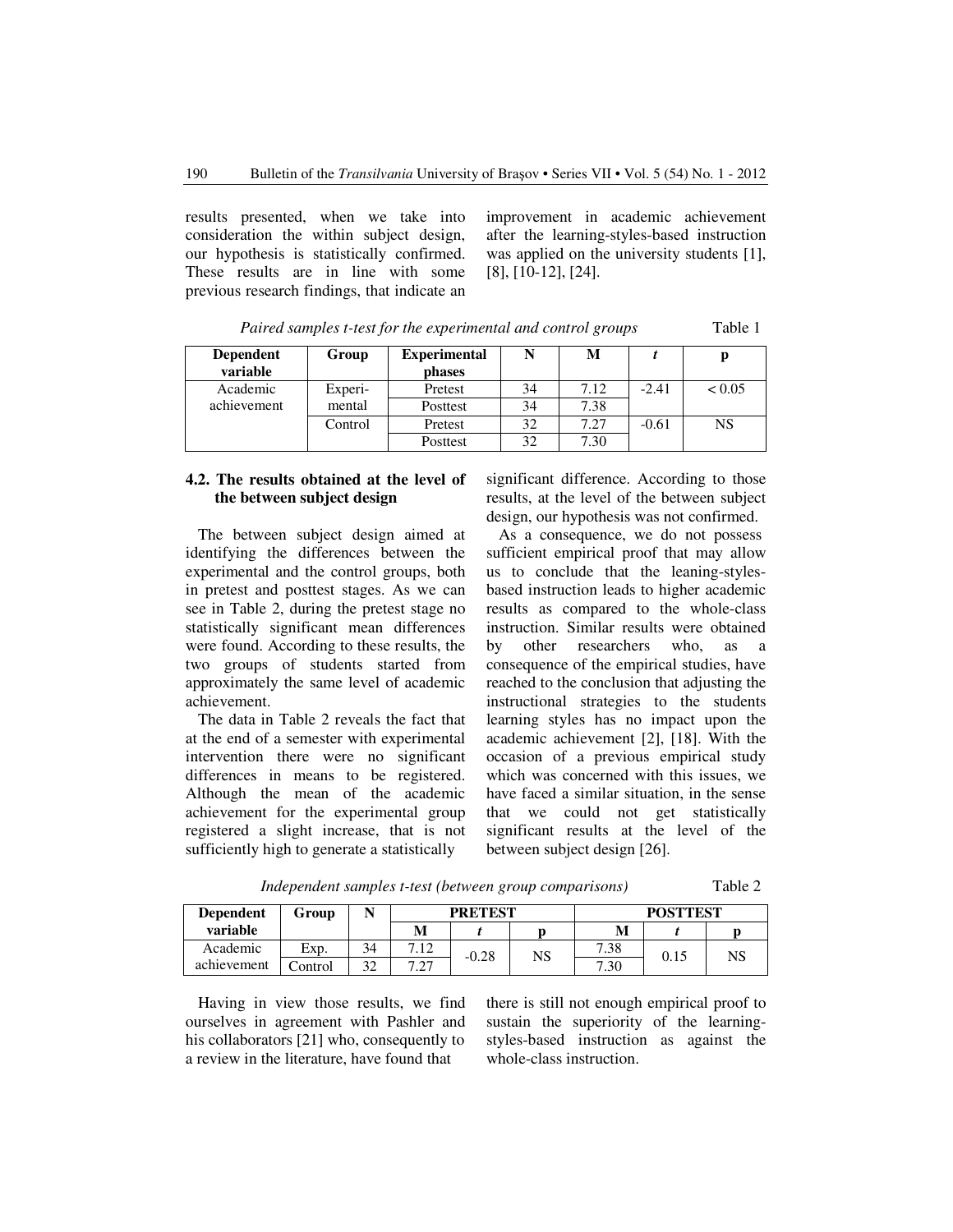#### **5. Conclusions**

 The main objective of this study has been that of evaluating the effects of the learning-styles-based intervention on the academic achievement, at the levels of within subject and between subject designs.

According to the statistical analysis, some statistically significant improvement was noticed at the level of academic achievement after the one semester experimental intervention, when using the within subject design.

In relation with the aspect of the between subject design, the results of the posttest stage showed that our formative intervention didn't lead to obtaining some higher academic results for students belonging to the experimental group in comparison with those in the control group.

We may hope that further empirical research will find data to demonstrate that the learning-styles-based instruction lead to superior academic achievement as against the whole-class instruction in higher education. We think that the involvement in investigation of a larger number of participants and the application of the experimental intervention along a greater period of time could arrive to more conclusive statistical results.

#### **Acknowledgements**

This work was supported by the strategic grant POSDRU/89/1.5/S/62259, the project entitled 'Applied social, human and political sciences. Postdoctoral training and postdoctoral fellowships in social, human and political sciences', co-financed by the European Social Fund within the Sectorial Operational Program Human Resources Development 2007-2013.

### **References**

- 1. Abraham, R.: *Field independencedependence and teaching grammar*. In: TESOL Quaterly (1985) No. 19, p. 689-702.
- 2. Akdemir, O., Koszalka, T.A.: *Investigating the relationships among instructional strategies and learning styles in online environments.* In: Computers and Education (2008) No. 50, p. 1451-1461.
- 3. Anderson, K.M.: *Differentiated instruction to include all students*. In: Preventing School Failure **51** (2007) No. 3, p. 49-54.
- 4. Arthurs, J.B.: *A juggling act in the classroom: Managing different learning styles.* In: Teaching and Learning in Nursing (2007) No. 2, p. 2-7.
- 5. Baker, J.D., Cooke, J.E.: *Beyond career choice: the role of learning style analysis in residency training.* In: Medical Education **22** (1988) No. 6, p. 527-532.
- 6. Beck, C.R.: *Matching teaching strategies to learning style preferences*. In: The Teacher Educator **37** (2001) No. 1, p. 1-15.
- 7. Cavanagh, S.J., Coffin, D.A.: *Matching instructional preference and teaching styles: a review of the literature.* In: Nurse Education Today **14** (1994) No. 2, p. 106-110.
- 8. Dunn, R., DeBello, T., et al.: *Learning style researchers define differences differently*. In: Educational Leadership (1981) No. 38, p. 372–375.
- 9. Felder, R.M., Brent, R.: *Understanding student differences*. In: Journal of Engineering Education **94**  (2005) No. 1, p. 57-72.
- 10. Ford, N.: *Learning styles and strategies of postgraduate students.* In: British Journal of Educational Technology (1985) No. 16, p. 65-79.

(2)